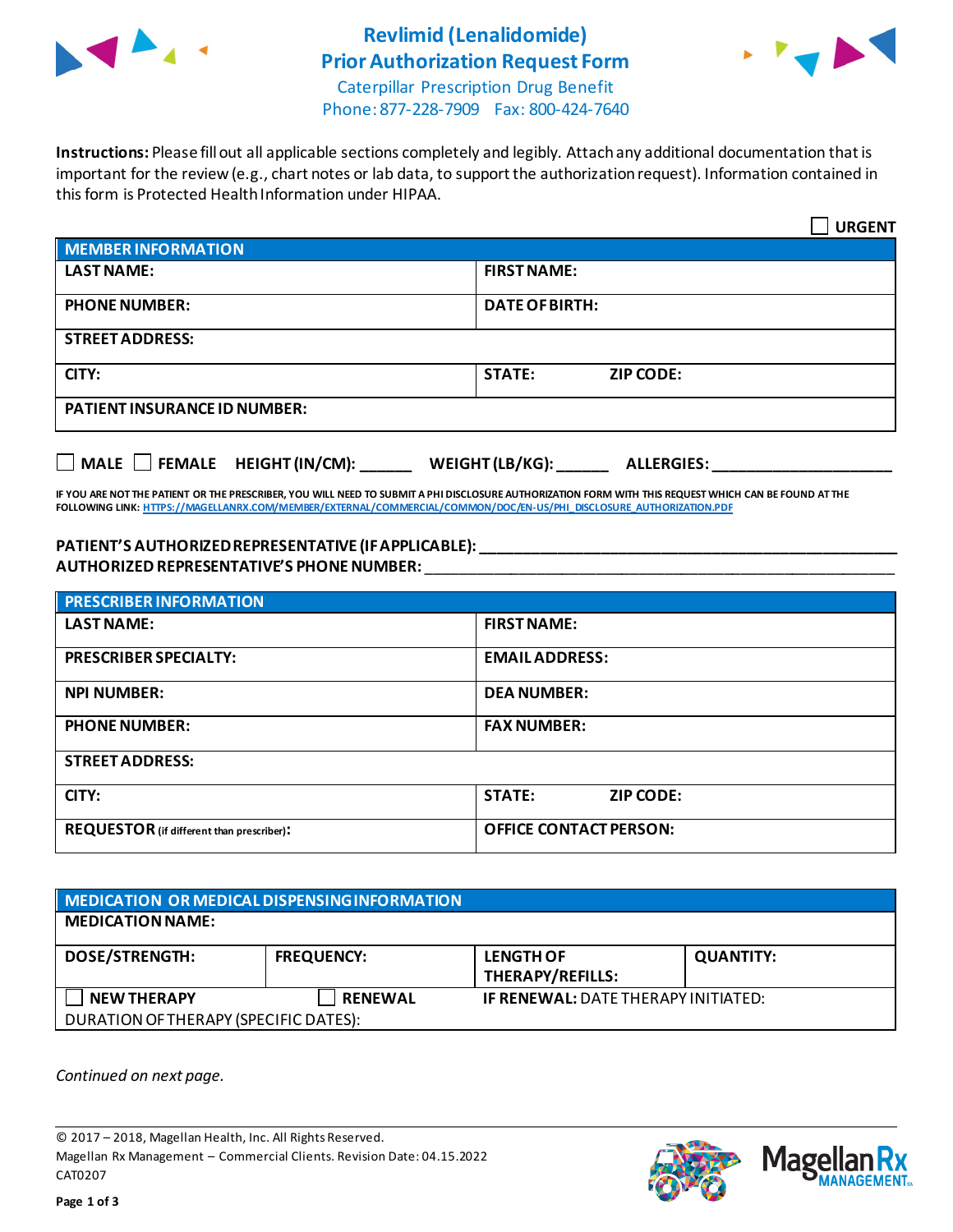

## **Revlimid (Lenalidomide) Prior Authorization Request Form**



Caterpillar Prescription Drug Benefit Phone: 877-228-7909 Fax: 800-424-7640

| <b>MEMBER'S LAST NAME:</b>                                                                             | <b>MEMBER'S FIRST NAME:</b>                                                                                |                                                     |  |  |
|--------------------------------------------------------------------------------------------------------|------------------------------------------------------------------------------------------------------------|-----------------------------------------------------|--|--|
|                                                                                                        | 1. HAS THE PATIENT TRIED ANY OTHER MEDICATIONS FOR THIS CONDITION?                                         | $\blacksquare$ NO<br>  YES (if yes, complete below) |  |  |
| <b>MEDICATION/THERAPY (SPECIFY</b>                                                                     | <b>DURATION OF THERAPY (SPECIFY</b>                                                                        | <b>RESPONSE/REASON FOR</b>                          |  |  |
| DRUG NAME AND DOSAGE):                                                                                 | DATES):                                                                                                    | FAILURE/ALLERGY:                                    |  |  |
|                                                                                                        |                                                                                                            |                                                     |  |  |
|                                                                                                        |                                                                                                            |                                                     |  |  |
| <b>2. LIST DIAGNOSES:</b>                                                                              |                                                                                                            | ICD-10:                                             |  |  |
| □ Cutaneous lupus                                                                                      |                                                                                                            |                                                     |  |  |
| □ Multiple myeloma (MM)/plasmacytoma<br>$\square$ Myelodysplastic syndromes (MDS)                      |                                                                                                            |                                                     |  |  |
| □ Primary systemic (light-chain) amyloidosis                                                           |                                                                                                            |                                                     |  |  |
| □ Other Diagnosis<br>□<br>$ICD-10Code(s):$                                                             |                                                                                                            |                                                     |  |  |
| PRIOR AUTHORIZATION.                                                                                   | 3. REQUIRED CLINICAL INFORMATION: PLEASE PROVIDE ALL RELEVANT CLINICAL INFORMATION TO SUPPORT A            |                                                     |  |  |
| For all diagnoses, answer the following:                                                               |                                                                                                            |                                                     |  |  |
| Is the prescriber enrolled in the Revlimid REMS program? □ Yes □ No                                    |                                                                                                            |                                                     |  |  |
| For cutaneous lupus, also answer the following:                                                        |                                                                                                            |                                                     |  |  |
| Does the patient have panniculitis? $\square$ Yes $\square$ No                                         |                                                                                                            |                                                     |  |  |
|                                                                                                        |                                                                                                            |                                                     |  |  |
|                                                                                                        | Has the patient failed an anti-malarial such as hydroxychloroquine, chloroquine, or quinacrine? □ Yes □ No |                                                     |  |  |
|                                                                                                        | Has the patient failed a second-line systemic agent, such as (but not limited to) thalidomide, systemic    |                                                     |  |  |
|                                                                                                        | corticosteroids, methotrexate, acitretin, azathioprine, or mycophenolate mofetil? □ Yes □ No               |                                                     |  |  |
|                                                                                                        |                                                                                                            |                                                     |  |  |
| Is the prescriber a dermatologist? $\square$ Yes $\square$ No                                          |                                                                                                            |                                                     |  |  |
|                                                                                                        |                                                                                                            |                                                     |  |  |
| For multiple myeloma (MM)/plasmacytoma, also answer the following:                                     |                                                                                                            |                                                     |  |  |
|                                                                                                        | Does the patient have an absolute neutrophil count (ANC) of at least 500 cells/mm3? $\Box$ Yes $\Box$ No   |                                                     |  |  |
| Does the patient have a platelet count of at least 30,000/mm3? □ Yes □ No                              |                                                                                                            |                                                     |  |  |
|                                                                                                        |                                                                                                            |                                                     |  |  |
| Did the patient have a stem cell transplant? $\Box$ Yes $\Box$ No                                      |                                                                                                            |                                                     |  |  |
|                                                                                                        |                                                                                                            |                                                     |  |  |
| For myelodysplastic syndromes (MDS), also answer the following:                                        |                                                                                                            |                                                     |  |  |
| Does the patient have del (5q) chromosomal abnormalities? $\square$ Yes $\square$ No                   |                                                                                                            |                                                     |  |  |
|                                                                                                        |                                                                                                            |                                                     |  |  |
| Does the patient have transfusion-dependent anemia? $\Box$ Yes $\Box$ No                               |                                                                                                            |                                                     |  |  |
| Has the patient had two or more units of red blood cells in the previous 8 weeks? $\Box$ Yes $\Box$ No |                                                                                                            |                                                     |  |  |
|                                                                                                        |                                                                                                            |                                                     |  |  |